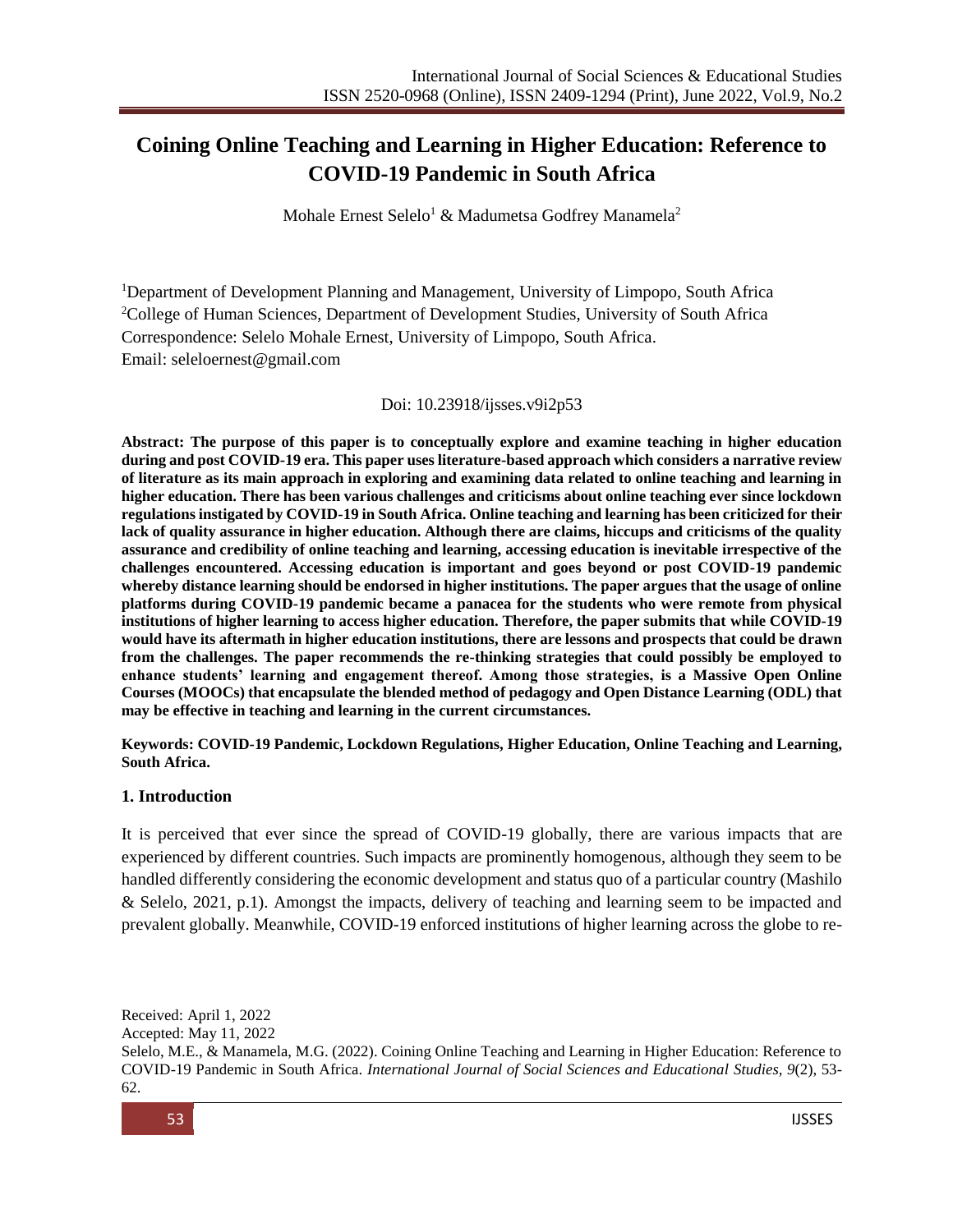think their traditional ways of teaching and learning wherein, the new teaching normal was introduced (Motala & Menon, 2020; Jinlei, Ying & Baohui, 2012). This new teaching normal which is online learning, was introduced with great enthusiasm, which is accessible and flexible to all the students in higher education (Motala & Menon, 2020; Jinlei, Ying & Baohui, 2012).

Henceforth, this is compatible with the trend of the Fourth Industrial Revolution (4IR) which holds a view of using smart technology to improve access to online teaching and learning in higher education (Penphrase, 2018).

Consequently, South Africa founds itself amid the challenges and issues posed by COVID-19 pandemic, particularly delivering online teaching and learning. Within that context, it could be argued that the educational system has experienced challenges in delivering online teaching and learning through technology in the COVID-19 era. For a point of reference, some higher learning institutions in South Africa were not prepared and ready to deal with this new normal because of their poor Information and Communication Technology (ICT) resources (Motala & Menon, 2020). Hence, concerted efforts from the government and private sector extended their aid in the execution of the new teaching normal and that higher education should be accessible and equitable to all students despite their socio-economic status. Although higher institutions in South Africa provided students with data bundles and online learning devices such as laptops to carry out the remote learning, that seemed to be difficult due to challenges such as network connections, predominantly to the students from undeveloped rural areas without a proper network connection.

While the paper portrays that online teaching and learning is the future, it also recognizes that the blended method of pedagogy may be accommodative and accessible for students in the remote rural areas of developing countries. Therefore, the paper's focus is to provide the discourses concerning the impacts of COVID-19 pandemic juxta positioning with online teaching and learning in higher education institutions, particularly in South Africa. Furthermore, the paper briefly discusses the use of technology in higher institutions. Moreover, it highlights the plight and future benefits of technology in the teaching and learning of students in higher institutions. This paper is structured in a way that it provides an explanation in the conceptual narrative and underpinnings of what COVID-19 and online teaching and learning mean.

#### **2. Paper Methodology and Framework**

This paper relies more on a literature review for exploring the correlation between COVID-19 pandemic and its impacts on online teaching and learning. Within that context, the paper considers literature-based approach analysis considering narrative literature review to explore COVID-19 in concerning online teaching and learning. A narrative literature review is considered in this paper due to its nature of providing a detailed and comprehensive analysis of the current topics which are the COVID-19 pandemic and online teaching and learning in higher education institutions. In this case, the COVID-19 pandemic and online teaching and learning are regarded as the current topics to be examined to critically explore the correlation at the expense of higher education in various institutions. Thus, the paper solely depends on literature for its framework in relation to the aim, crux, argument and rationale of this paper.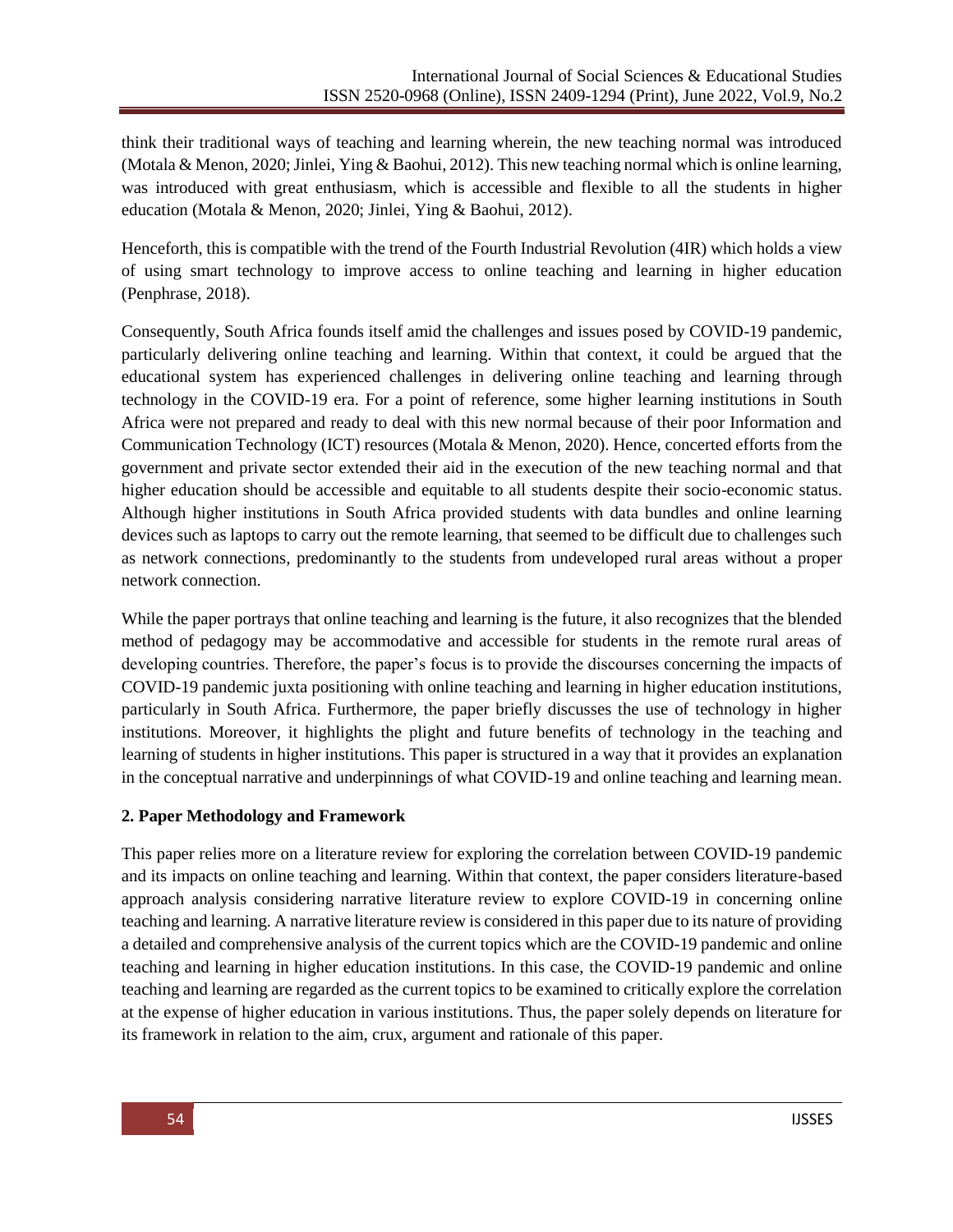# **3. Conceptual Underpinnings**

On one hand, COVID-19 is known as a new phenomenon that is regarded within the context of disaster management (World Health Organisation, 2020); while on the other hand, online teaching and learning have been discussed prior to COVID-19. Thus, with the absence of a theoretical framework, the paper solely relies on the conceptual soliloquy discourse by scholars and authors with respect to online teaching and learning in the COVID-19 context. The paper acknowledges and considers the fact that COVID-19 pandemic is a disease that evolved and spread swiftly around the world hence it was not expected. However, it does not superimpose a lack of services in higher education but rather exposes the weaknesses in teaching and learning which should be attended to. The era of COVID-19 is perceived within its nomenclature because it is an abbreviation of coronavirus disease identified in 2019 (WHO, 2020). As a result, COVID-19 becomes an acronym used globally. Accordingly, the COVID-19 pandemic and online teaching and learning are defined in line with the aim, purpose, argument and rationale of this paper.

# **3.1 COVID-19 Pandemic**

According to the World Health Organization (WHO) (2020), COVID-19 is defined as "a disease caused by a new strain of coronavirus". The WHO (2020) dissects COVID-19 in a format that "CO stands for corona, 'VI' for a virus, and 'D' for disease". Ghosh (2020) affirms that COVID-19 is defined as an "illness caused by a novel coronavirus called severe acute respiratory syndrome (SARS) which was formerly called 2019-nCoV, that was first identified amid an outbreak of respiratory illness cases in Wuhan City, Hubei Province, China". The WHO (2021) observes that COVID-19 is a contagious disease that spreads itself by saliva droplets, through sneezing and coughing and by touching infected surfaces. Meanwhile, the Centre for Disease Control (CDC) (2021), in the United States of America (USA) highlights that the virus has many variants such as B.1.1.7 (Alpha) and B.1.351 (Beta) amongst others. However, in the context of South Africa COVID-19 is perceived as a disaster or calamity under the Disaster Management Act 57 of 2002. This is essential because COVID-19 pandemic has brought hardships, mishaps and misfortunes to the poor and the vulnerable.

# **3.2 Online Teaching and Learning**

Law (2021) refers to online teaching and learning as the process of educating others via the internet. Law (2021) further indicates that this is done through the usage of different methods such as webinars, online platforms such as Microsoft Teams, Zoom, Skype and Google meet amongst others. The author is corroborated by Sadiku, Adebo & Musa (2018) who indicate that online teaching and learning refers to education that is done over the internet with an aim of transferring knowledge, skills, values and methods through the use of Massive Open Online Courses (MOOCs) as an example of online learning. Additionally, Kotze (2021) provides empirical data, with analyses, that reflect Open Distance Learning as accommodative to students in the technological era. Undoubtedly, online teaching and learning have become significant and widely considered to be embraced by the institutions of higher learning under the current unpalatable milieu brought by COVID-19 pandemic so that students could continue their academic assessments.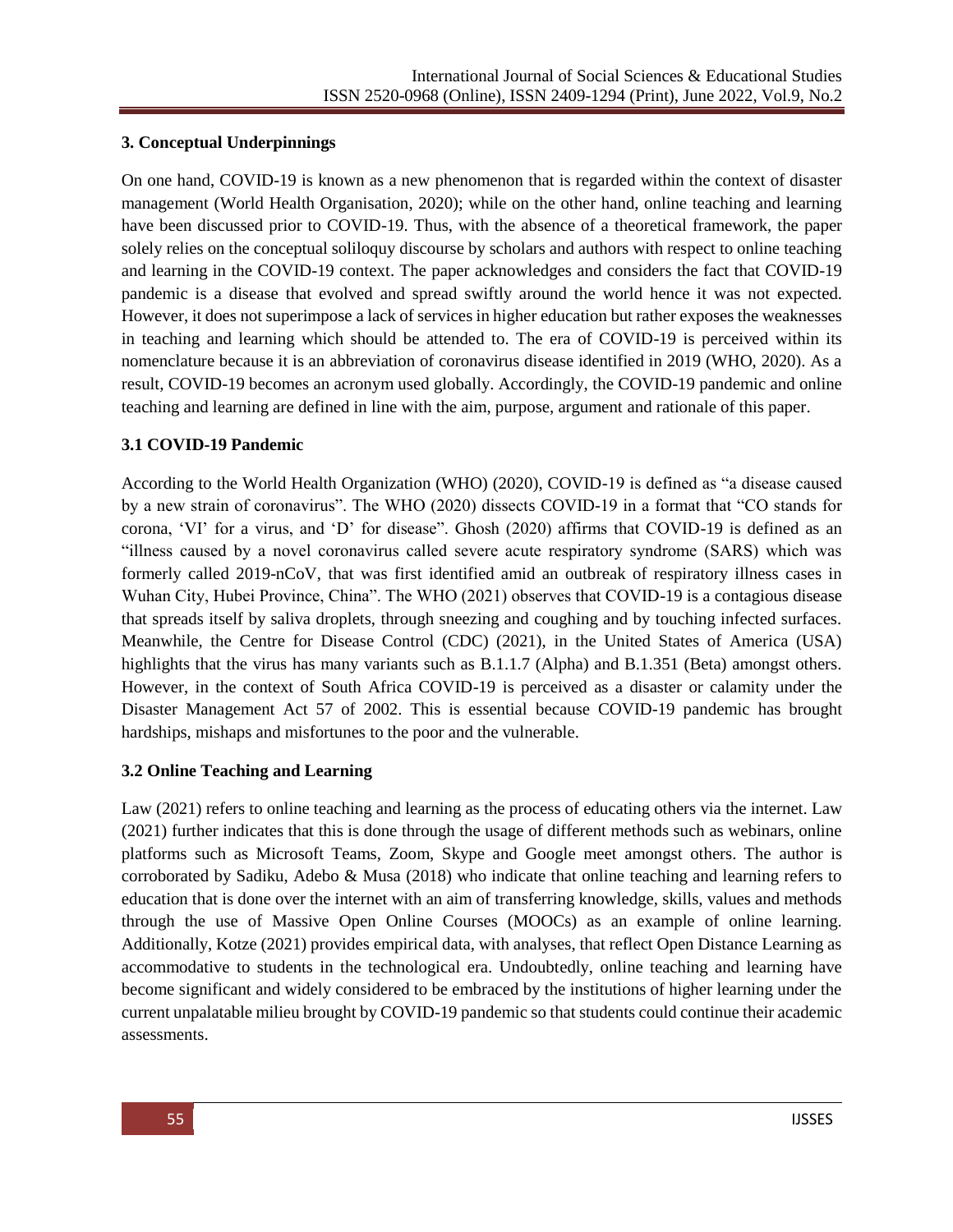#### **4. The Impact of COVID-19 Pandemic** on **Higher Education Institutions**

The calamity of the COVID-19 pandemic has shaken the whole world and has tested the capabilities and capacity of the countries in terms of the Higher Education Institutions (HEIs) infrastructure. The pandemic has halted the lives and livelihoods of the people, created a vacuum in the higher education sector, disturbed academic assessments, and led to the restructuring of the academic year 2020 (Dawadi, Giri & Simkhada, 2020). In Sudan, it is suspected that university students experienced anxiety during the initial stage of COVID-19 (Abas, Alejail & Ali, 2021). In South Africa, COVID-19 pandemic has come at a point wherein there were great digital inequalities already (Choung & Manamela, 2018); thus, the COVID-19 pandemic impacted higher institutions amid the first semester of the academic year 2020. Furthermore, the pandemic has come at a point where HEIs are caught in the process of adopting, considering and implementing the 4IR with respect to technological advancements in teaching and learning. It thus revealed the shortcomings in the institutions of higher learning to be caught in such a situation without proper ICT infrastructure. As a result, COVID-19 pandemic on the impact of the students in higher education was exacerbated by the lockdown regulations and restrictions thereof.

The lockdown regulations on institutions of higher learning have caused a huge disruption in students' teaching and learning disturbed academic activities and led to the re-arrangement of academic calendars (Dawadi, Giri & Simkhada, 2020; Mishra, Gupta & Shree 2020; Ngwacho, 2020). No one knew about the emergence of this pandemic and how it would spread globally, despite the political commentators and scientists' prognosis. However, in every crisis and calamity, there is always a good side that could overcome the negative deeds. Perhaps, it is true that 'it is darkest before dawn; that lightness would always supersede darkness'. The meaning behind this adage in respect to the purpose of the paper is that despite the challenges posed by the COVID-19 pandemic, there are some positive elements that emerged as a result to re-think and re-shape higher educational institutions. However, this became an apex priority for the policymakers to develop new teaching and learning methods to ensure that the institutions of higher learning execute their duties (Toquero, 2020b). The planners in higher institutions had to be faced with the issues of drafting new academic calendar and developing new ways of returning students to campuses. Moreover, the opportunities that emerged resulting from the pandemic are dominantly the use of technology in teaching and learning.

#### **5. The Use of Technology in Higher Education Institutions**

Many countries such as Kenya, India, Nigeria, Italy, China, and South Africa have executed a call by United Nations Education, Scientific and Cultural Organization (UNESCO) to continue teaching and learning using technology (UNESCO, 2020). The use of technology amid COVID-19 pandemic is inevitable. Technology has become a source of keeping the institutions of higher learning relevant in the current pandemic (Jacob, Abigeal & Lydia, 2020). COVID-19 has come to a point whereby the 4IR is already around us and such is also incontrovertible. Perhaps, the 4IR could serve as a panacea to salvage and rescue the unpalatable conditions brought by the COVID-19 pandemic in higher educational institutions (Penphrase, 2018). Moreover, the use of technology benefits both the universities/colleges and students (Daniel, 2020; Ngwacho, 2020). Although some institutions of higher learning such as the University of Limpopo, University of Fort Hare, Mangosuthu University, and the University of Venda,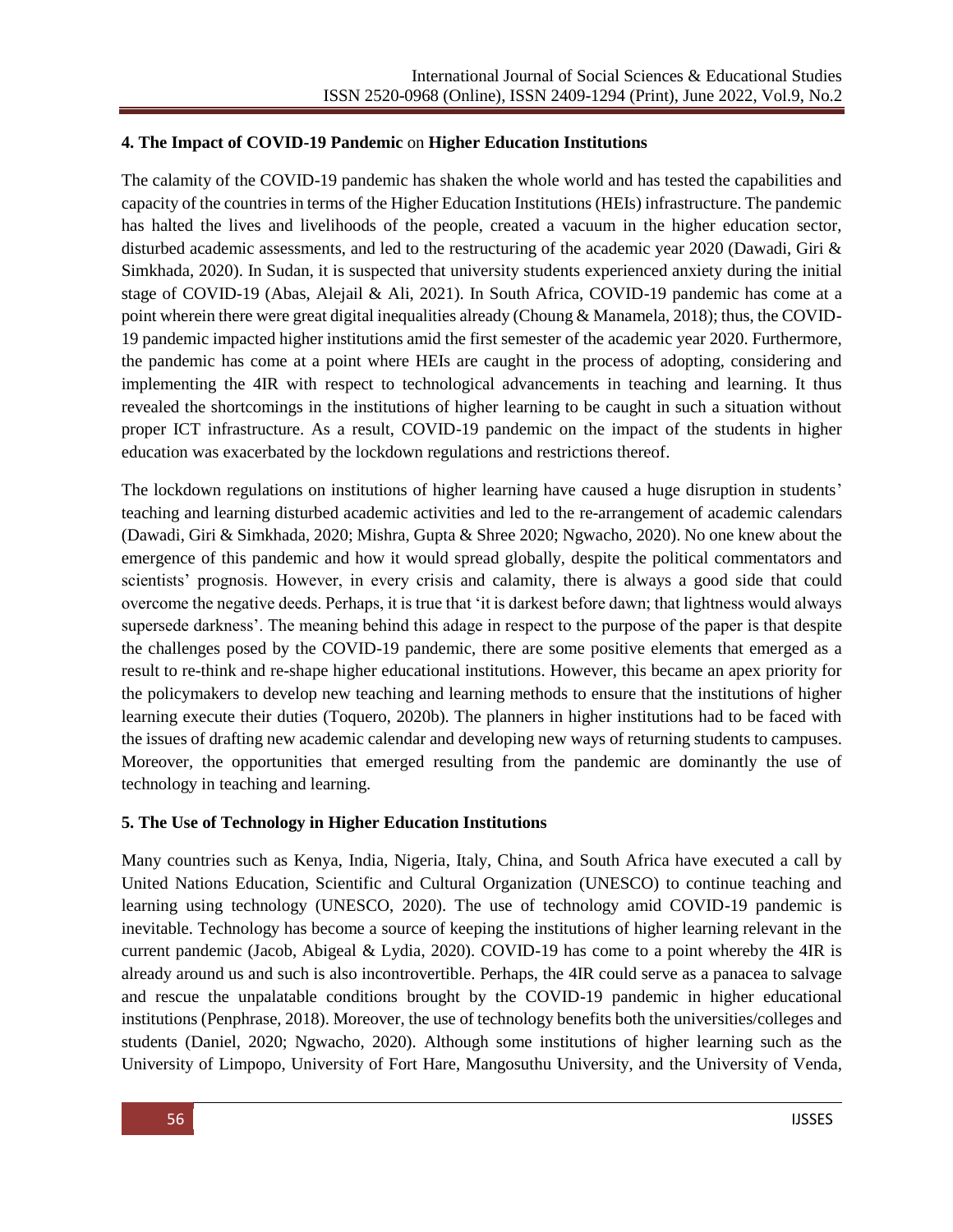did not have sufficient resources to counter the predicaments of the COVID-19, the government and private sector put concerted efforts and resources to such previously disadvantaged institutions.

The previously disadvantaged universities/colleges in South Africa capitalized on the use of technology during the pandemic. The pandemic presented an opportunity for these institutions to build on the existing ICT infrastructure and enhance their modes of teaching and learning to be more modern (Ngwacho, 2020; Toquero, 2020a). Equally, the disadvantaged universities/colleges were expected to migrate from their old teaching methods (contact learning) to new and innovative teaching and learning methods (cloud/digital). This means that online teaching and learning were introduced by the universities/colleges to finish up their academic year. Hence, the Department of Higher Education (DHE) developed a theme "save the academic year, safe lives" (Mashilo & Selelo, 2021). At the centre of the theme, the online teaching and learning became an ingredient to materialize the objectives of the theme. Moreover, the use of online teaching and learning enabled disadvantaged universities/colleges to enhance their ICT (Jena, 2020; Toquero, 2020b). Most of the institutions improved their Blackboard functioning to complement online learning. This led to the staff and lecturers having to adapt to innovative pedagogical approaches, and ways of delivering teaching and learning (Ngwacho, 2020). This point is lengthened by Schleicher (2020) who demonstrates that institutions of higher learning should reinvent their learning settings so that digitalisation develops and complements student-teacher and other associations.

# **6. Teaching and Learning Considering Lockdown Regulations and COVID-19 Pandemic**

As highlighted, there are lockdown regulations that outline the restrictions that impacted teaching and learning globally (Mishra, Gupta, & Shree 2020; Tejedor, Cervi, Pérez-Escoda & Jumbo, 2020). The paucity of internet connectivity became a problem for students from poor background on how they are going to access education. However, the lockdown speeded up the usage of digital technology for the purpose of online learning. During the pandemic, the question of accessibility of education triggered the thoughts of students, particularly those who are from poor background (Mishra, Gupta & Shree, 2020; Ngwacho, 2020). Students are used and find it appealing to be close to the institutions to meet new people, socialize and do their academic activities. However, such social cohesion was decimated by the pandemic which required that students be moved from the university premises to their homes (Ngwacho, 2020). This was not forcefully done but, to ensure that students observe COVID-19 regulations such as social distancing and to reduce the spread of the virus. However, technology became their safety net for digital education.

The institutions of higher learning became accessible to students and lecturers through the use of digital technology (Jena, 2020; Toquero, 2021). The government, universities and colleges took proper initiatives such as the provision of data and learning devices to make education accessible to all students who do not have the device for online learning (Dawadi, Giri & Simkhada, 2020). Social media such as Zooms, WhatsApp, Google meet, and Blackboard were digital platforms that enabled teaching and learning to be done remotely. The use of such digital platforms is supported by Jena (2020) who makes an assertion that in India technology-based education is transparent and an emerging tool for ameliorating the current crisis (COVID-19) pandemic that affects institutions of higher learning. Kotze (2021) further posits that Open and Distance Learning (ODL) became an effective way of learning during the pandemic in South Africa. However, the circumstances of COVID-19 which exist in India are partially the circumstance that prevails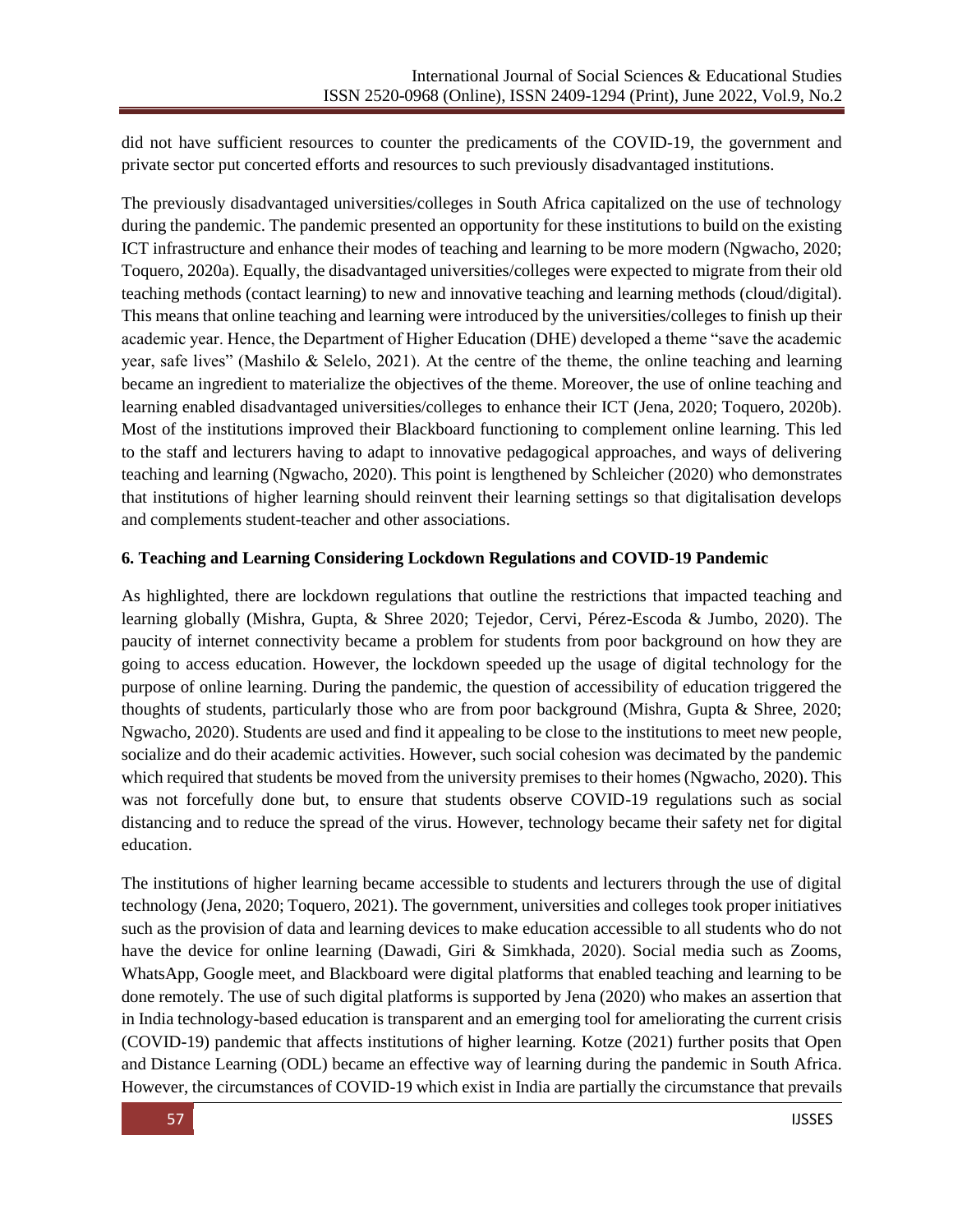in South Africa as far as technology and institutions of higher learning are concerned during COVID-19 pandemic. Therefore, despite the challenges brought by the pandemic in higher education, the accessibility of education was also challenged but not completely dismissed. Hence, the use of technology to implement digital remote learning surpassed the challenges of COVID-19 in higher education (Toquero, 2020a; Toquero, 2021). The assumption is that the use of e-learning is expected to gain momentum in higher education in South Africa. This means that education beyond COVID-19 would still be accessible through online teaching and learning.

# **6.1 The Privileged and Disadvantaged Higher Educational Institutions during COVID-19 Pandemic: Issues of Inequalities**

There seems to be a greater inequality amongst the students since the online teaching and learning instigated by the lockdown regulation informed by COVID-19. Choung and Manamela (2018) suggest that digital inequalities have been perceived as a challenge in South Africa amongst the students in higher institutions. This might radiate the inequalities amongst the privileged and disadvantaged students in South African higher institutions. As a result, it could be argued that issues and challenges of technological devices, access to a network and other related aspects of teaching and learning are prevalent among the students. Accordingly, the fiasco of COVID-19 pandemic exposes inequalities and shortfalls in the institutions of higher learning in South Africa. Clearly, it has brought to light technological inequalities within the institutions of higher learning. On that note, there are great inequalities between what is popularly referred to as privileged universities/colleges and disadvantaged universities (Schleicher, 2020). In this case, the 'privileged universities/colleges' refer to the institution which had sufficient resources to maintain their teaching and learning during the pandemic.

The institutions did not struggle to roll out online teaching and learning because the system of online learning was already in place. This includes institutions such as the University of Pretoria, Wits University, Stellenbosch University, the University of Johannesburg inter alia. Meanwhile, previously disadvantaged universities refer to institutions that are mostly in rural provinces and have suffered the legacy of apartheid with inadequate technological resources for online learning. These institutions include the University of Limpopo, the University of Venda, the University of Fort Hare, Mangosuthu University, the University of Mpumalanga inter alia. The majority of the disadvantaged/marginalized institutions struggled to roll out online learning during the pandemic and were left behind in the completion of the academic year 2020. Most of the institutions completed their academic year 2020 in early 2021. A significant number of institutions of higher learning were not prepared nor equipped with digital facilities to deal with the rapid change to migrate from traditional education to a digital educational system in South Africa (Jena, 2020). To be precise, COVID-19 exposed the milieu of great inequalities in the institutions of higher learning as far as technology is concerned.

# **6.2 Assessing the Quality of Education through Online Teaching and Learning**

While acknowledging the improved access to online learning, the quality of education remains in question. The pretence that students are passing with distinctions does not mean that the quality of education is improved. The over-celebrated passing rate of students is a misguided idea because students can access any extra help which may benefit them in their academic assessment (Mashilo & Selelo, 2021). Perhaps,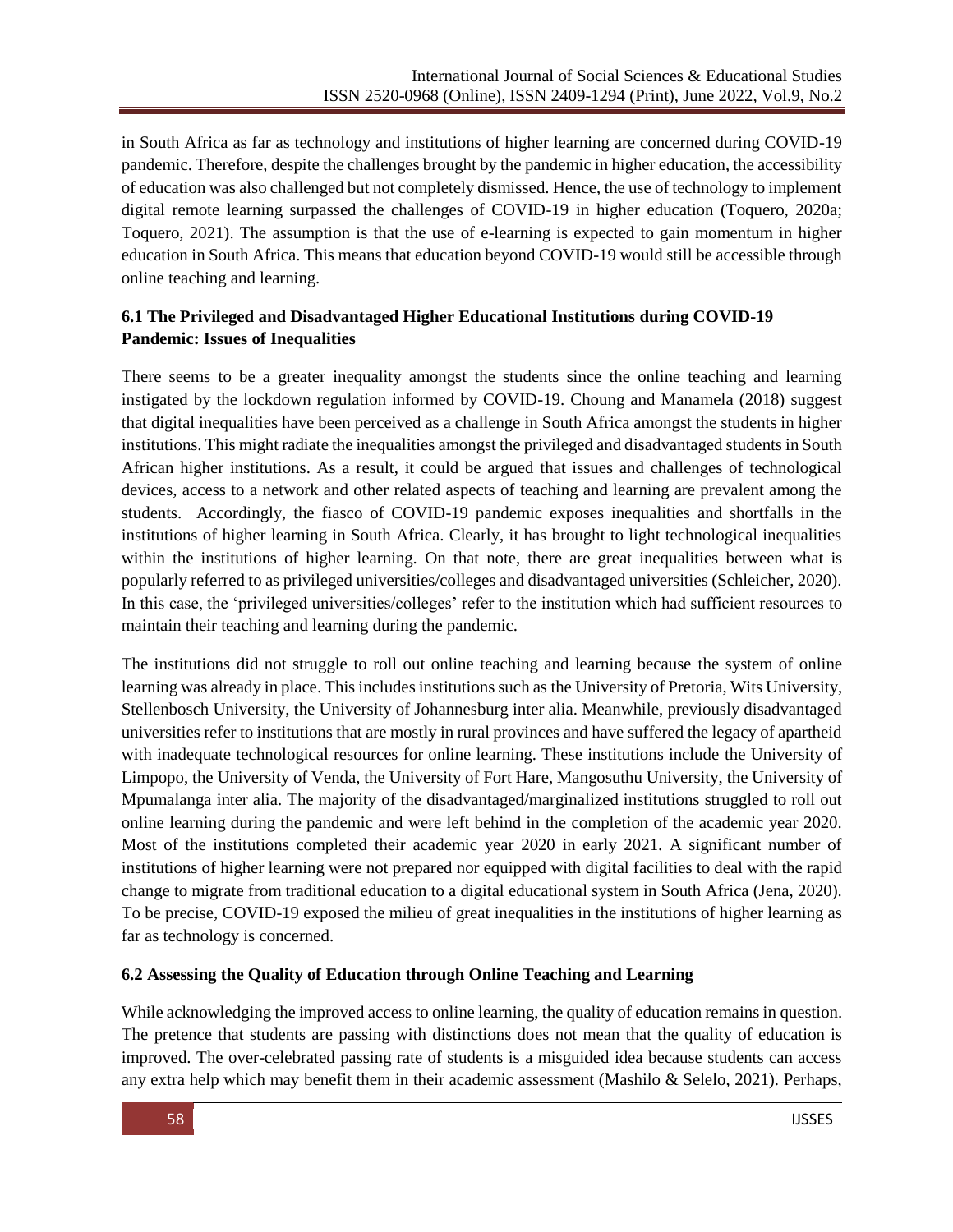it means that students have a leeway to consult any material that would be of assistance in the formative and summative assessments (Mashilo  $\&$  Selelo, 2021). Moreover, the quality of graduates that would be the product of online learning could experience certain challenges in the workplace because they are merely learning for the purpose of passing, not for the purpose of getting knowledge. The sentiment is corroborated by Azorín (2020) who indicates that there is a memorizing content instead of applying what is learned in Spain. Hence, it is for this reason that Ngwacho (2020) suggests that strategies for online quality assurance should be developed to check the relevance and quality of the assessments. Perhaps, to ensure the quality of education studies, there must be an application of concepts, and theories rather than merely naming and explaining.

#### **6.3 The Plight amongst Students during COVID-19 Pandemic**

At the pinnacle of the pandemic, some students in South Africa were left perturbed and puzzled in respect to their academic activities. Specifically, students from poor backgrounds with no access to smart internet, a poor connection to network at home, no internet data and others did not have smart learning devices to continue the academic assessments online (Ngwacho, 2020; Toquero, 2020a). This was a very draining and difficult period for students without smart devices to access online teaching and learning software or applications (Schleicher, 2020). Majoring of these students heavily relied on computer labs and access to Wi-Fi to do their assessments in the institutions. Unfortunately, the havoc of the pandemic forced the institutions to shut down for a few months and students were removed from university premises. At times, some poor students suffered the most from the pandemic and were confronted with a situation whereby, they had to choose with their last money to either buy bread or buy data just to do academic assessments remotely (Jena, 2020; Ngwacho, 2020). Additionally, the learning environment in rural areas is not conducive enough for students to study, perhaps because of the number of people in the family in a limited space also becomes a challenge (Reimers & Schleicher, 2020). These predicaments faced by students from poor backgrounds caused them to be left behind in terms of their academic assessments. This stance is extended further by Schleicher (2020) who indicates that students in the marginalized groups, with no access to online learning or digital learning, or even lack the resilience to learn independently are at a huge risk of falling behind. These were unfortunate circumstances that poor students had to endure to survive. However, mercy prevailed from the collaboration of the universities, government, and private sector to ameliorate such difficult and unpalatable conditions faced by poor students.

The devastating impact of COVID-19 on students' academic assessments could not be circumvented, however, the role played by different institutions in assisting the poor students to cope with the pandemic in terms of the provision of smart devices to compliment online learning is inevitable in amelioration the devastating impact of COVID-19. Reimers and Schleicher (2020) and Schleicher, (2020) solidify the latter point by indicating that institutions of higher learning should provide support to vulnerable students during the continuation and implementation of online education. This stance became a practical reality in South Africa wherein most poor students were provided with laptops and data to access and complete the academic year 2020 successfully. Despite the challenges of network dilemmas in rural areas, some students were given catch-up programs to ensure that no student is left behind. Accordingly, the provision of laptops and data, enabled the successful rollout of online teaching and learning remotely. However, this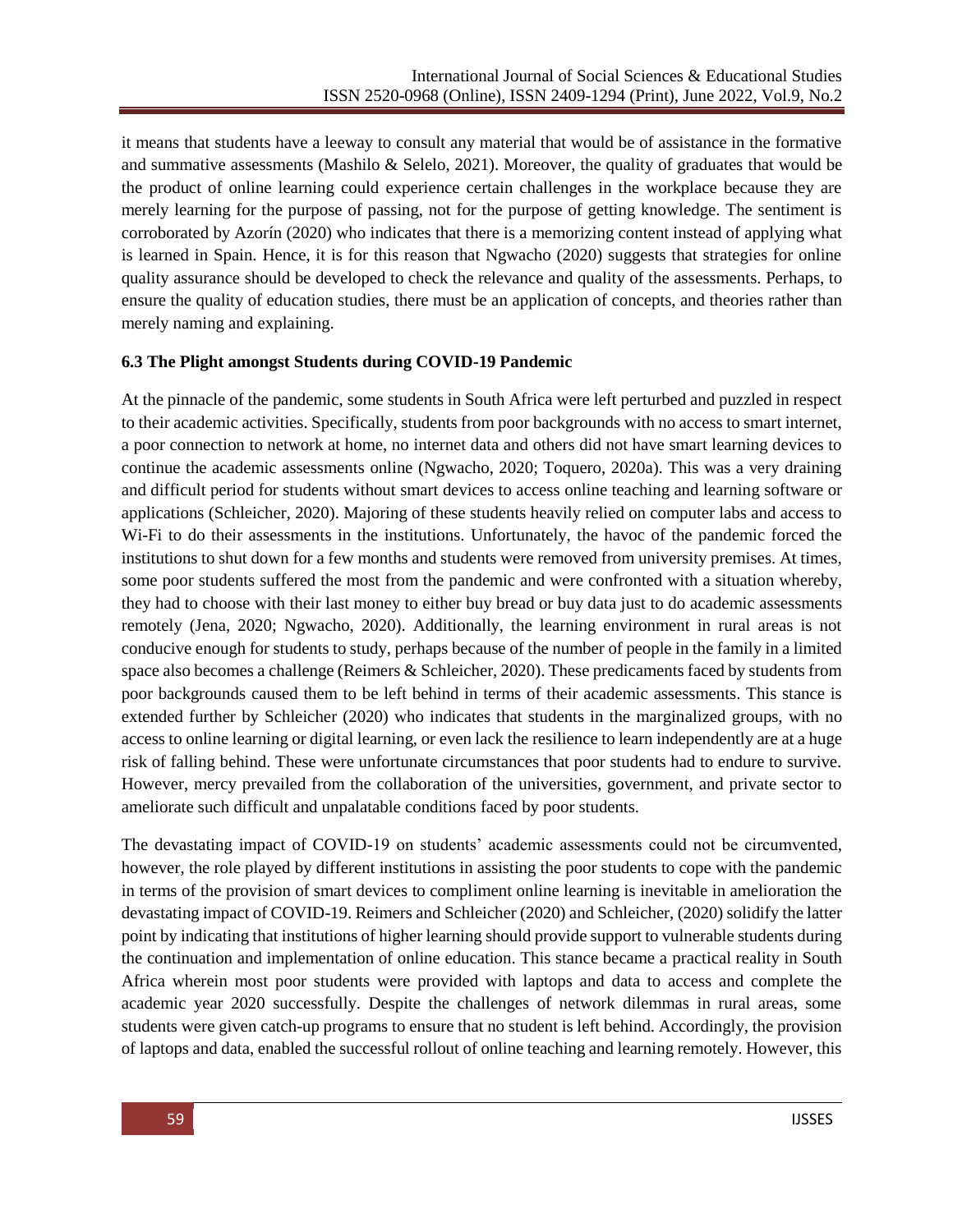trend is expected to go beyond COVID-19 pandemic and be a form of new ways of learning in the long run.

The national lockdown in South Africa compelled institutions of higher learning to shut down and postpone the academic activities and examinations. This led to an alternative way that the institutions had to adapt, which is to consider online learning (Dawadi, Giri, & Simkhada, 2020). Initially, this caused students and lecturers to be confused and not fathom how to come and manage the academic activities in a crisis of COVID-19. Nevertheless, during the pandemic, students, and academic staff especially in the disadvantaged institutions have become conscious that there is a vacuum that needs to be closed. Jena (2020) refers to such a vacuum as the absence of the technological advancement and knowledge. The disadvantaged institutions in South Africa were required to put more effort and resources to strengthen their ICT infrastructure which can roll out online learning (Jena, 2020; Toquero, 2021). The national lockdown presented a flood of teaching and learning online platforms to choose from and has given a sense of hope to both lecturers and students to continue their academic activities.

#### **7. Conclusion and Recommendations**

It can be concluded that the COVID-19 pandemic and lockdown regulations and restrictions, demonstrated the complex nature of technology in offering online teaching and learning in the higher institutions of South Africa. This is informed by the fact that there are still digital inequalities amongst the students in higher education institutions in South Africa. As a result, that depicts the unpreparedness of the DHE to mitigate the risks posed by the unpredicted nature of the impacts of COVID-19 and lockdown regulations in accordance with the South African Disaster Management Act. It thus, depicts that the procedures were not followed in line with the Disaster Management Act 57 of 2002 for the implementation of accommodative and flexible online teaching and learning environments for disadvantaged students. Hence, the paper suggests and recommends the construction of accessible online facilities such as repositories for the future generation in remote and disadvantaged areas. Perhaps, that could also be applicable looking at the direction South Africa is taking in terms of the adoption and implementation of the 4IR online learning technologies.

In the current fiasco of COVID-19, the initial and interim recommendations that should be put in place is integration of online teaching and learning in the current system of traditional (contact) teaching and learning. To be precise, the adoption and use of blended learning should be considered due to the uncertainty of the future. It would be crucial for higher education institutions working with the government and the private sector to rollout a comprehensive blended learning system in the midst and post COVID-19 pandemic. This is because COVID-19 has exposed some of the shortfalls in the current system of higher education which has necessitated that the institutions consider the use of blended teaching and learning. This paper recognizes that blended teaching and learning is gaining prominence and appears to be a viable and feasible method that is fascinating and a participative method for engagement for students and facilitators. It concludes that the use of MOOCs and blended learning as part of online learning are an effective tool in delivering higher education to students during and post COVID-19 pandemic.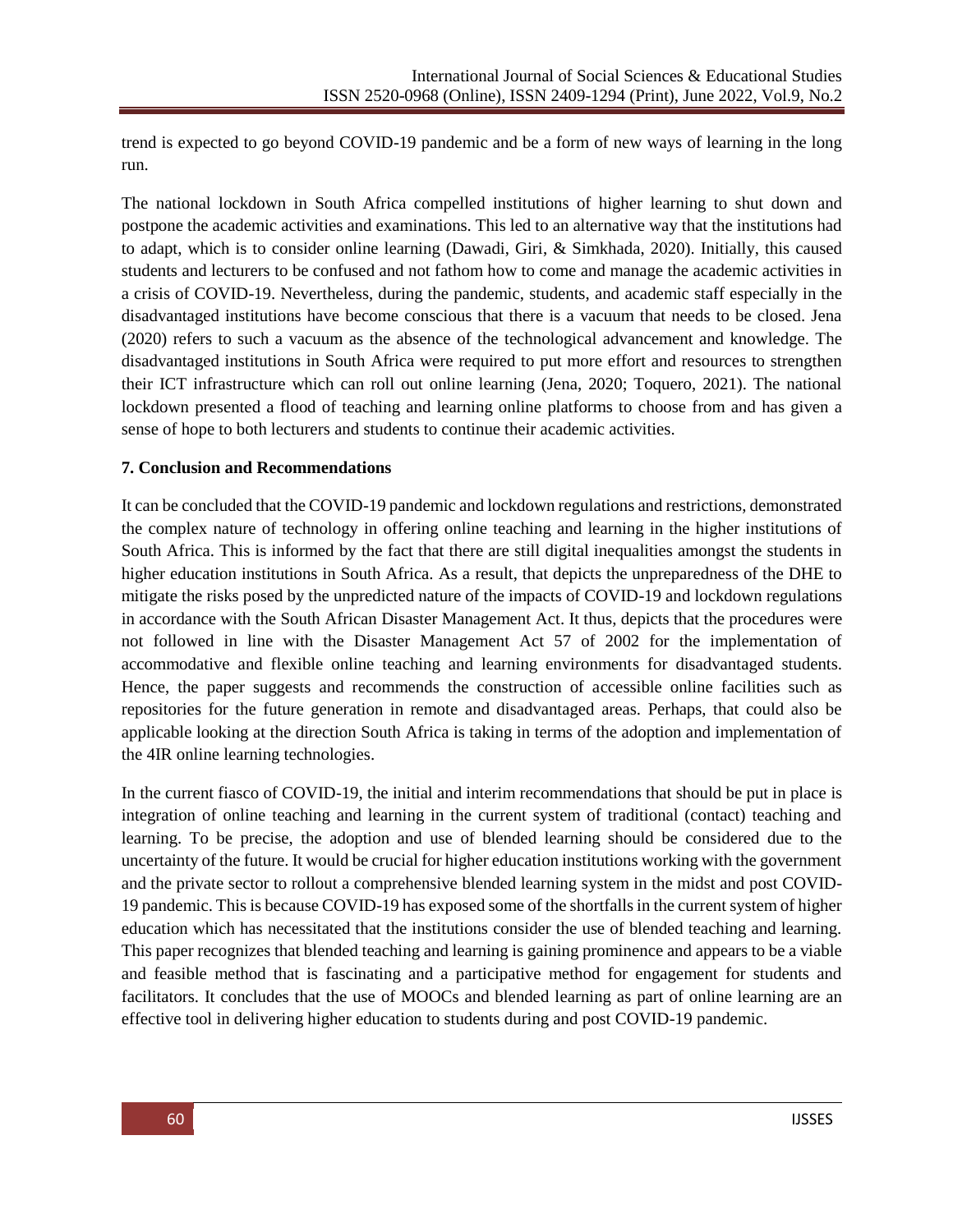#### **References**

- Abas, I.M.Y., Alejail, I.I.E.M. & Ali, S.M. (2021). Anxiety among the Sudanese university students during the initial stage of COVID-19 pandemic. *Heliyon*, *7*(3), 6300.
- Azorín, C. (2020). Beyond COVID-19 supernova. Is another education coming? *Journal of Professional Capital and Community*, *5*(3), 381-390.
- Choung, M.E., & Manamela, M.G. (2018). Digital inequality in rural and urban settings: challenges of education and information in South African youth context. *Bangladesh e-Journal of Sociology*, *15*(2), 186-197.
- Daniel, J. (2020). Education and the COVID-19 pandemic. *Prospects*, *49*(1), 91-96.
- Dawadi, S., Giri, R. & Simkhada, P. (2020). Impact of COVID-19 on the education sector in Nepal-Challenges and coping strategies. Sage Submissions. Preprint. doi: Retrieved on April 29, 2021 from: [https://doi.org/10.31124/advance,12344336,p.v1.](https://doi.org/10.31124/advance,12344336,p.v1)
- Ghosh, D. (2020). A cinnamon-derived procyanidin type-A compound: A potential candidate molecule against coronaviruses including COVID-19. *Journal of Ayurveda Case Reports*, *3*(4), 122.
- Jacob, O.N., Abigeal, I. & Lydia, A.E. (2020). Impact of COVID-19 on the higher institutions' development in Nigeria. *Electronic Research Journal of Social Sciences and Humanities*, *2*(2), 126-135.
- Jena, P.K. (2020). Impact of pandemic COVID-19 on education in India. *International Journal of Current Research, 12*(7), 12582-12586.
- Jinlei, Z., Ying, W., & Baohui, Z. (2012). Introducing a new teaching model: Flipped classroom. *Journal of Distance Education*, *4*(8), 46-51.
- Kotze, D.A. (2021). Theoretical framework for open distance learning: A South African case study. *The Independent Journal of Teaching and Learning*, *16*(1), 10-23.
- Mashilo, M.T., & Selelo M.E. (2021). The impact of COVID-19 on the quality of education in institution of higher learning: an exploratory study in the university of Limpopo. *International Journal of Entrepreneurship, 25*(4), 1-10.
- Mishra, L., Gupta, T., & Shree, A. (2020). Online teaching-learning in higher education during lockdown period of COVID-19 pandemic. *International Journal of Educational Research Open*, 1, 100012.
- Motala, S., & Menon, K. (2020). In search of the 'new normal': reflections on teaching and learning during Covid-19 in a South African university. *Southern African Review of Education with Education with Production*, *26*(1), 80-99.
- Ngwacho, A.G. (2020). COVID-19 pandemic impact on Kenyan education sector: Learner challenges and mitigations. *Journal of Research Innovation and Implications in Education*, *4*(2), 128- 139.
- Penprase, B.E. (2018). *The fourth industrial revolution and higher education*. In Higher education in the era of the fourth industrial revolution. Palgrave Macmillan: Singapore.
- Reimers, F.M., & Schleicher, A. (2020). A framework to guide an education response to the COVID-19 Pandemic of 2020. *OECD.*
- Sadiku, M.N., Adebo, P. O., & Musa, S.M. (2018). Online teaching and learning. *International Journals of Advanced Research in Computer Science and Software Engineering*, *8*(2), 73-75.